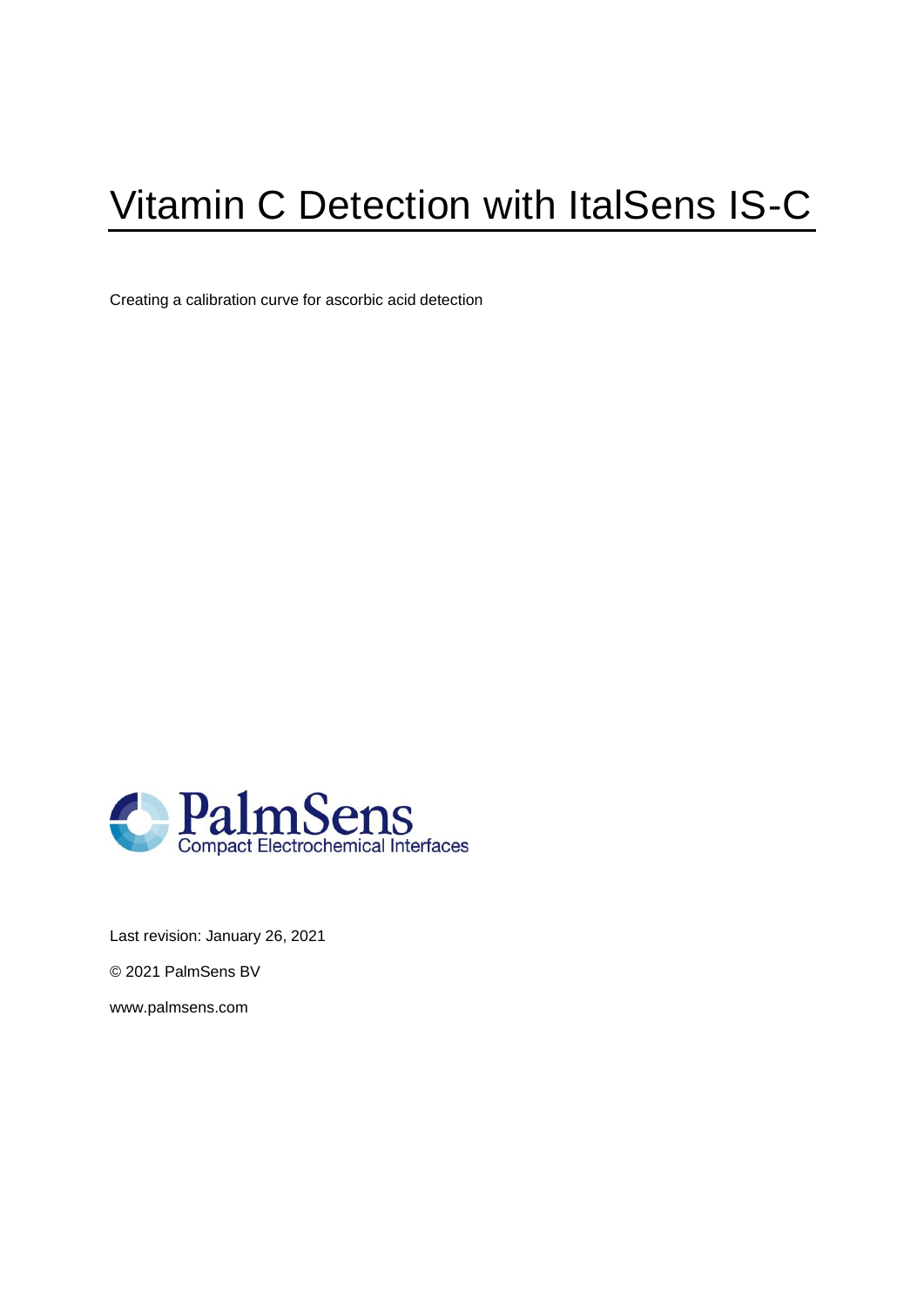## **Contents**

| $\mathbf{1}$ |                |  |  |
|--------------|----------------|--|--|
|              | 1.1            |  |  |
|              | 1.2            |  |  |
|              | 1.3            |  |  |
|              | 1.4            |  |  |
|              | $\overline{2}$ |  |  |
|              | 2.1            |  |  |
|              | 2.2            |  |  |
|              | 2.3            |  |  |
|              | 2.3.1          |  |  |
|              | 2.3.2          |  |  |
|              | 2.4            |  |  |
|              | 2.4.1          |  |  |
|              | 2.4.2          |  |  |
|              | 2.4.3          |  |  |
| 3            |                |  |  |
|              | 3.1.1          |  |  |
| 4            |                |  |  |
|              | 4.1.1          |  |  |
|              | 4.1.2          |  |  |
|              | 4.1.3          |  |  |
|              | 4.1.4          |  |  |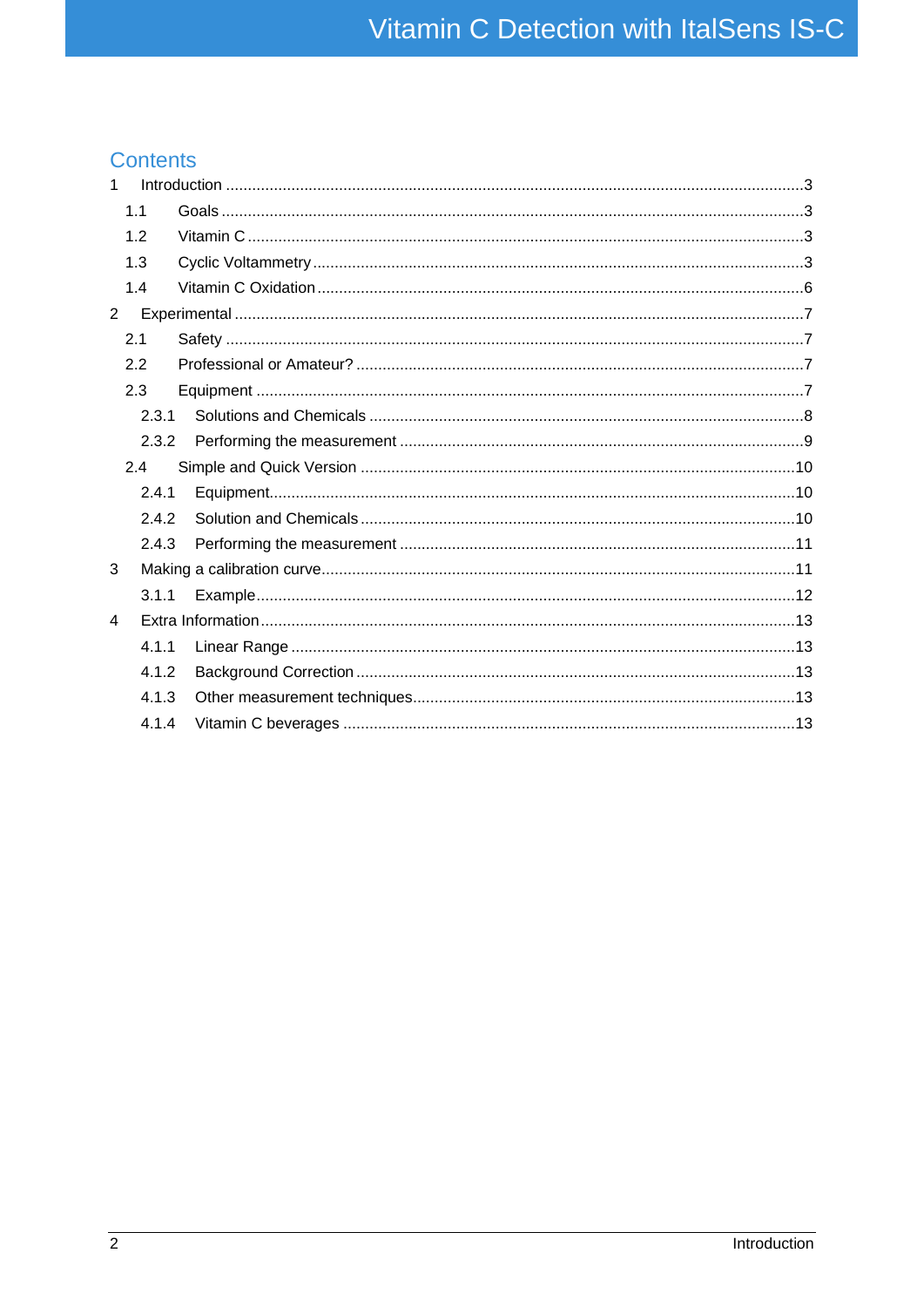# <span id="page-2-0"></span>1 Introduction

# <span id="page-2-1"></span>1.1 Goals

This application note describes a simple experiment using non-toxic solutions, which can be disposed in household garbage or the regular wastewater. The experiment helps to get some hands on electrochemistry experience with safe substances.

# <span id="page-2-2"></span>1.2 Vitamin C

It is common knowledge that ascorbic acid, which is also known as vitamin C, cures scurvy. Actually scurvy is the result of a vitamin C deficiency. The name ascorbic acid is referring to its anti-scurvy properties as well.

Already in 1753 it was observed that citrus fruits cure scurvy, but the responsible substance, vitamin C, was discovered much later in 1912. It was isolated in 1928 and already in 1933 vitamin C was the first vitamin to be [chemically produced.](https://en.wikipedia.org/wiki/Chemical_synthesis)

Vitamin C is necessary for collagen production inside the human body, which is the reason why vitamin C deficiency causes scurvy. Collagen is an important component of strong tissue. Vitamin C is required for a properly running immune system and it acts as a reducing agent (antioxidant), for example as a free radical scavenger.

For this application the fact that vitamin C is easily oxidized while reducing other reactants will be exploited. Vitamin C has also applications outside the human body or an electrochemical cell. Fruits, which do turn brown when exposed to air like apples, won't turn brown when sprinkled with vitamin C powder or lemon juice.

Unfortunately, unlike many other animals humans cannot make their own vitamin C and thus humans need to consume vitamin C containing products in their diet. Usually, fresh fruit and vegetables contain enough ascorbic acid or ascorbates to cover our vitamin C requirement. Different health organizations give different recommendations, but a daily amount of vitamin C of around 100 mg should be more than sufficient.

Vitamin C was promoted to be beneficial for preventing or reducing sicknesses especially the common cold when taken in higher dosage. There is very little to no scientific evidence to support this claim. However, the image of a health benefit due to a vitamin C rich diet makes ascorbic acid a great food additive. It makes the food sour, preserves it and promotes the idea that the product has health benefits.

# <span id="page-2-3"></span>1.3 Cyclic Voltammetry

Cyclic Voltammetry (CV) is the most popular technique in electrochemistry. It gives quantitative information, allows studying mechanism, kinetics and gives qualitative information. Before the boom of Electrochemical Impedance Spectroscopy (EIS) and spectroelectrochemistry CV was said to be the elecrochemist's spectroscopy. Just like an infrared (IR)- or nuclear magnetic resonance (NMR) spectrum the shape of the CV, the position of the peaks and the amount of the current can tell an experienced electrochemist a lot about the inspected system.

A detailed explanation of the theoretical background and analysis of a CV is beyond the scope of this application note. Fortunately, all standard electrochemistry textbooks cover this topic, for example: **Allen J. Bard, Larry R. Faulkner**, *Electrochemical Methods: Fundamentals and Applications*, 2nd Edition, January 2001, ISBN: 978-0-471-04372-0

**Cynthia G. Zoski**, *Handbook of Electrochemistry*, December 2006, ISBN: 978-0-444-51958-0 **Joseph Wang**, *Analytical Electrochemistry*, 3rd Edition, June 2006, ISBN: 978-0-471-67879-3

The next paragraphs are a very brief introduction to CV.

While the name potentiostat implies that it can hold a constant potential, a potentiostat can also create precisely controlled dynamic potentials. Popular dynamic potential profiles are a linear increase (ramp or sweep) and pulses, which are short jumps between different potentials.

The measuring principle is the same as during constant potential measurements: The potential is applied between the working and reference electrodes, while the current is flowing and measured between the working and counter electrode.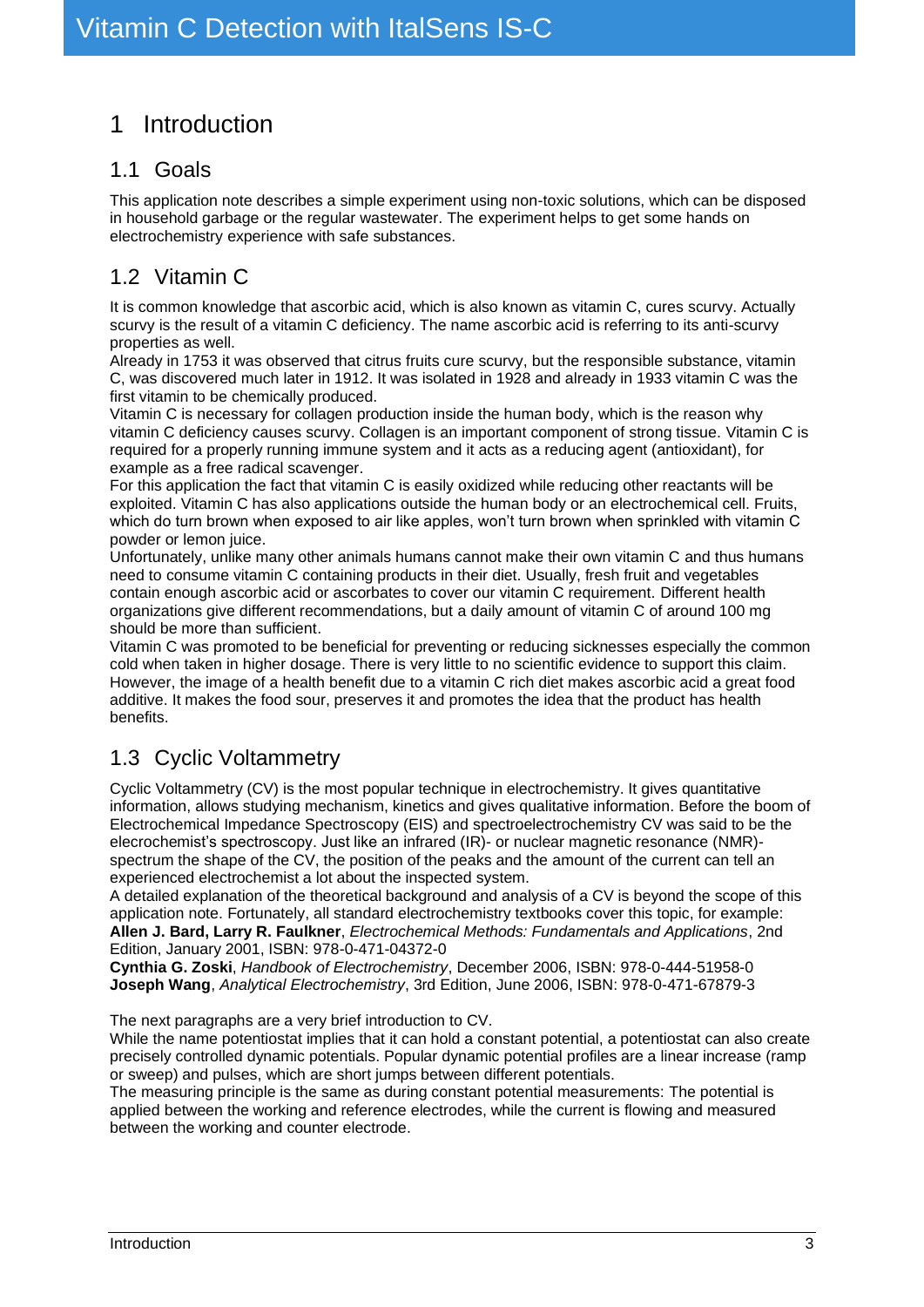

*Figure 1 Potential profile of a cyclic voltammogram*

<span id="page-3-0"></span>Cyclic Voltammetry is related to Linear Sweep Voltammetry (LSV). During Linear Sweep Voltammetry a linear potential sweep is applied from an initial potential to a final potential while the current is measured. During a CV an additional sweep follows the first sweep. The second sweep has the same potential slope as the first one, but in the opposite direction, so 100 mV/s become -100 mV/s and usually the final potential of the second sweep is the starting potential of the first sweep, thus it is a cyclic process (see [Figure 1\)](#page-3-0).

The current is recorded during these potential sweeps. Currents during electrochemical experiments can be caused by two effects. It can be caused by a chemical reaction at the electrode. This is Faraday current. Or the current can be caused by the movement and accumulation of ions in front of the electrode, which makes the electrode behave like a capacitor. Every change of potential will create a current as a result of the capacitor storing more or less charge. This current is called capacitive charging current, which is often abbreviated to capacitive current.

Capacitive current is usually something that electrochemists try to avoid, because it is creating a background current for their Faraday current, which they are actually interested in. During a CV the potential is changed with a constant rate, the scan rate, and so a constant capacitive charging current is present. The higher the scan rate the higher is the background current.

During most electrochemical experiments the Faraday current is the interesting part of the current. The potential range of the CV is usually chosen in a way that the reaction of interest happens in that potential range. For example, if you are interested in the oxidation of an iron species and you expect that to occur at around 200 mV, you start the measurement at -200 mV and end at 500 mV. As you know potentials aren't absolute, but only potential differences can be measured. For a potentiostat the reference point or the potential of 0 V is the reference electrode. In this application note all the potential where measured versus a silver electrode covered with silver chloride. The abbreviation for that is Ag/AgCl. Often you will find in literature the type of reference electrode together with the potential, for example -200 mV vs Ag/AgCl.

Usually a starting potential, where the reaction does not happen, is chosen, e.g. -200 mV. When the potential approaches the redox potential of the active species, the oxidation starts and a current occurs. This current is potential limited and follows the Nernst equation.

At some point the current starts to decrease again until a steady value is reached. This part of the curve is controlled by diffusion. When the reaction starts plenty of active species is in front of the electrode. The species is depleted by the reaction and the current decreases. New species is transported by diffusion from the bulk to the electrode. At this point of the CV the current is limited by diffusion (see [Figure 2\)](#page-4-0).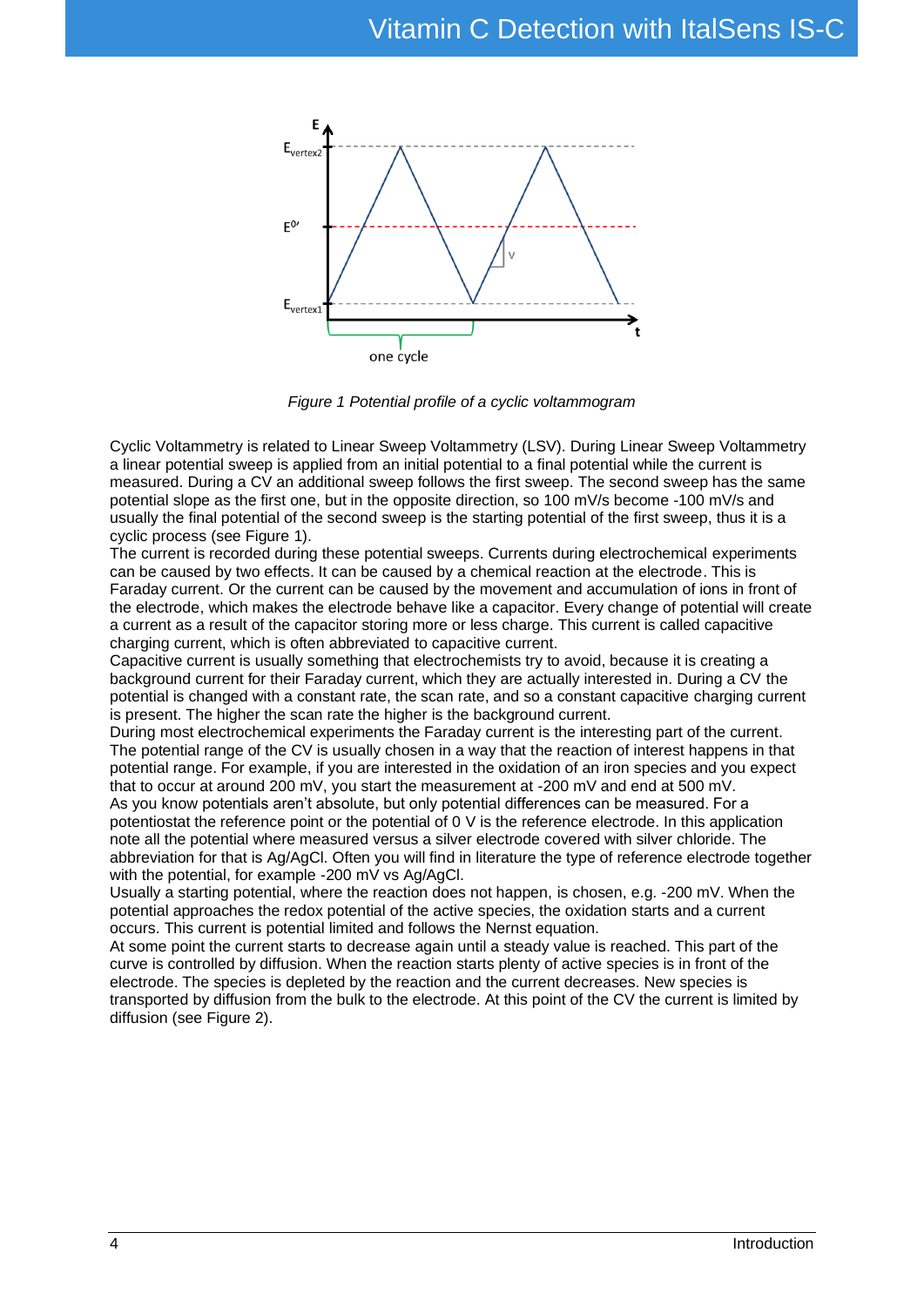

*Figure 2 Relationship between a potential ramp and the measured current in an LSV*

<span id="page-4-0"></span>After the scan rate changed direction and the potential gets closer to the redox potential the previously consumed species will be now produced. Assuming that the reaction triggered in the previous step is reversible. This will create a current as well, which is first potential limited and then limited due to the depletion of the consumed species. If you want to visualize this process, you could imagine the electrode is breathing out a cloud and in the next sweep inhaling the same cloud. The resulting current versus time is visible in [Figure 3.](#page-4-1)



*Figure 3 Current versus time during a cyclic voltammogram*

<span id="page-4-1"></span>The results of voltammetry techniques are plotted as a voltammogram, which is a plot of current versus potential. The shape of the current as described above and plotting I vs E leads to the iconic "duck" shape of the CV (see [Figure 4\)](#page-5-1).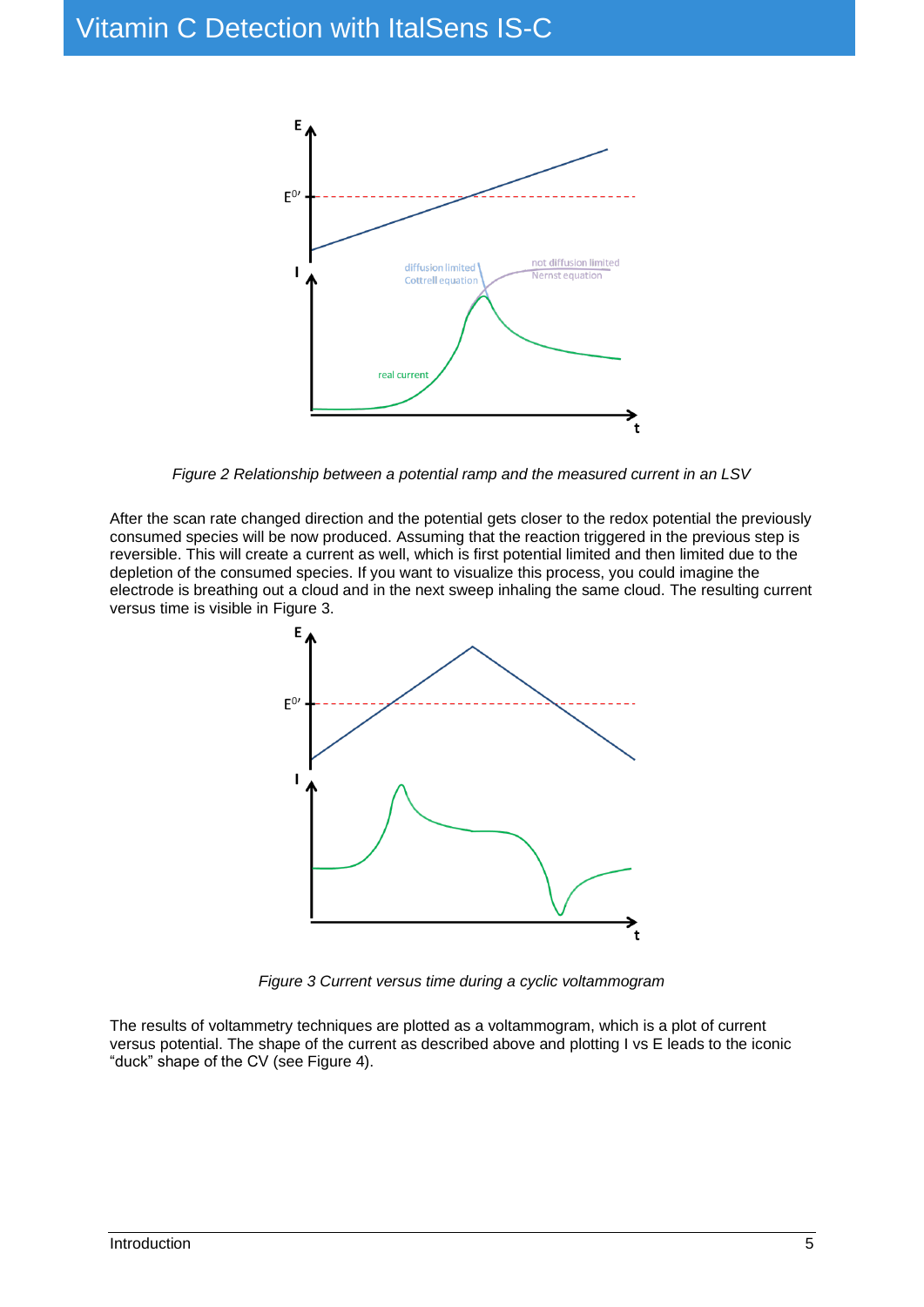

*Figure 4 left scheme of a CV with some important parameters; right measured CV*

<span id="page-5-1"></span>Cyclic Voltammetry allows studying time dependency, because the scan rate can be adjusted. How peaks are behaving when the scan rate is changed shows how fast certain reactions are happening and if the species is on the surface or free diffusing. The potential of the peak is an indication for the species that is reacting. The presence of a peak during the anodic (towards positive potentials) and cathodic (towards negative potentials) sweep shows that a reaction is reversible. And the peak current is proportional to the concentration of the reacting species.

Usually oxidation reactions happen during the anodic sweep and reduction reactions during the cathodic sweep. The International Union of Pure and Applied Chemistry (IUPAC) has agreed that positive currents are oxidating currents and negative currents are reducing currents. That means when you measure a positive currents electrons are going into the working electrode while something in solution is oxidized and electrons go from the counter electrode into the solution while something in solution is reduced. If the measured current is negative, the working electrode reduces something in the solution and the counter electrode oxidizes.

Unfortunately, there is another convention, which is called the polarographic convention. There positive current is reducing and negative oxidizing, plus the negative potentials are plotted on the right side and the positive potential on the left side of the abscissa.

# <span id="page-5-0"></span>1.4 Vitamin C Oxidation

The suggested mechanism for an electrochemical oxidation of ascorbic acid is shown in [Figure 5.](#page-5-2) First the ascorbic acid is oxidized under the loss of 2 electrons and 2 protons. This is a reversible process, but the oxidized form of ascorbic acid reacts with water irreversibly. The product of this reaction is not electroactive and thus cannot be reduced or oxidized at an electrode.



<span id="page-5-2"></span>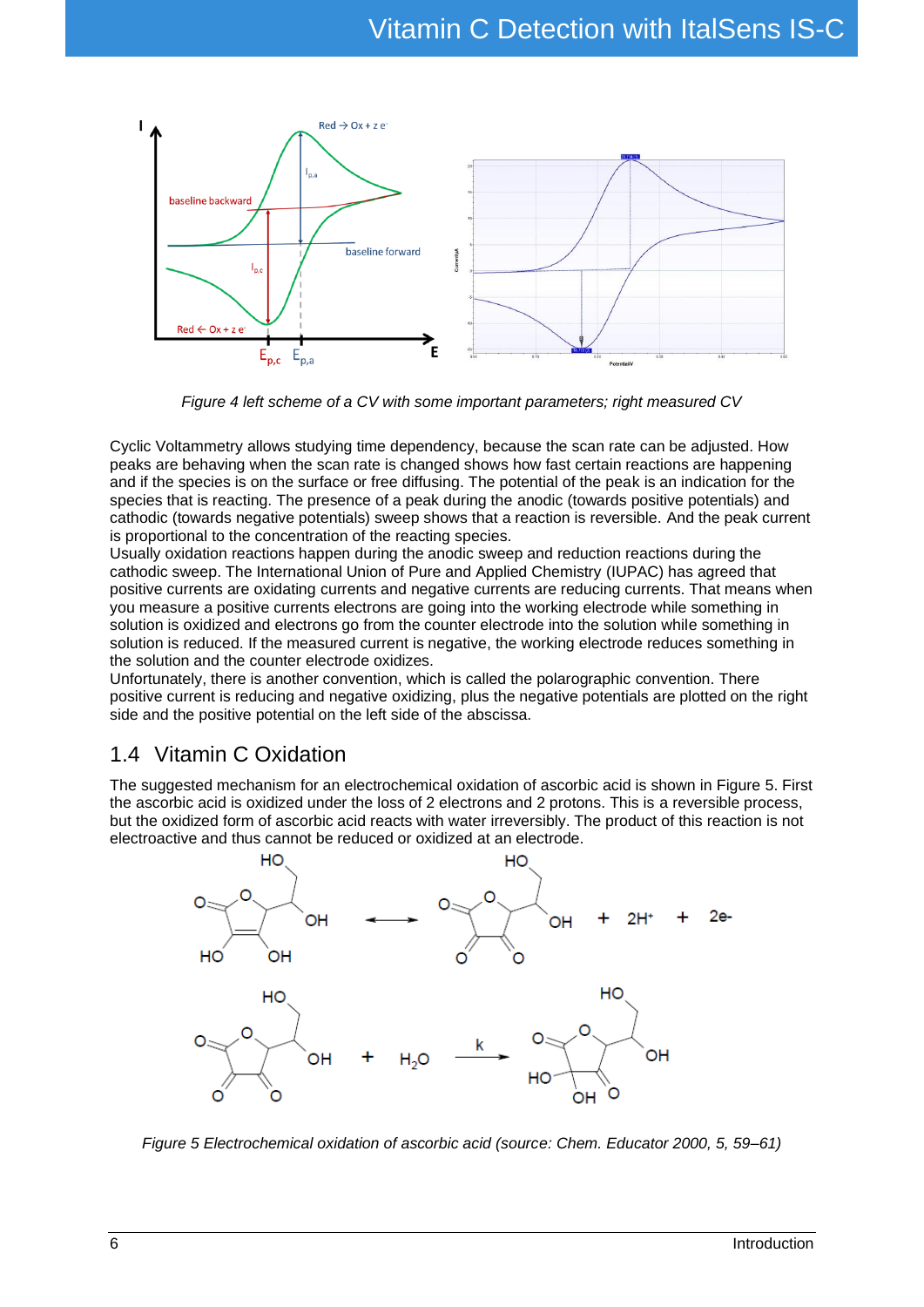Cyclic voltammetry supports this mechanism. In [Figure 6](#page-6-4) a cyclic voltammogram of a graphite paste electrode in a vitamin C solution (1 g/L in phosphate buffer) is shown. A clear oxidation peak is visible in the anodic sweep (from -0.5 to 0.9 V) at around 0.4 V. The reduction peak is entirely missing, because the reduced species went through an irreversible reaction and cannot be reduced again. As a result no peak is observed during the second sweep from 0.9 to -0.5 V.



<span id="page-6-4"></span>*Figure 6 Cyclic Voltammogram of 1 g/L ascorbic acid solution at a graphite paste working electrode, potentials are versus Ag/AgCl (source: Chem. Educator 2000, 5, 59–61)*

# <span id="page-6-0"></span>2 Experimental

# <span id="page-6-1"></span>2.1 Safety

As previously mentioned, this application note offers the opportunity to work with an electrochemical detection method without working with toxic substances or needing special disposal regulations. However, there are still some safety points to be considered.

- Don't drink or eat something that was in contact with lab equipment. For example, don't dissolve vitamin C in a beaker, take your sample with a pipette and drink from the beaker. You never know how well the beaker was cleaned before etc.
- Even harmless chemicals should be stored in an area, where no eating or drinking is allowed.
- While the solutions in this experiment have low concentrations that are harmless the powders or concentrated solutions can still cause irritations especially in your eyes.
- When making and handling your stock solutions, please wear eye protection and know where the next eye wash bottle or shower is. Keep in mind that should you get some substance in your eyes, you might need to go to the eye wash bottle or eye shower with closed eyes.
- To work in an informed way read the safety sheet that is coming with the substances.

# <span id="page-6-2"></span>2.2 Professional or Amateur?

In this application note we present two ways of performing this measurement. If you have laboratory experience and equipment, the steps described from chapter [2.3](#page-6-3) onwards are usually low cost and easy for you, because micro pipettes are a common item in chemistry and biology labs. If you don't have the experience, the equipment or the budget to get the equipment, we recommend the version starting from chapter [2.4.](#page-9-0) It presents an easy and fast way to demonstrate the principle, but is less accurate and won't allow to make a real calibration curve, just the idea of the calibration curve.

# <span id="page-6-3"></span>2.3 Equipment

- EmStat Pico Development Kit
- ItalSens IS-C (screen printed electrodes based on graphite ink)
- vessels to store solution (closed)
- vessels to mix solutions (can be same as storage solution)
- volumetric cylinder (200 mL)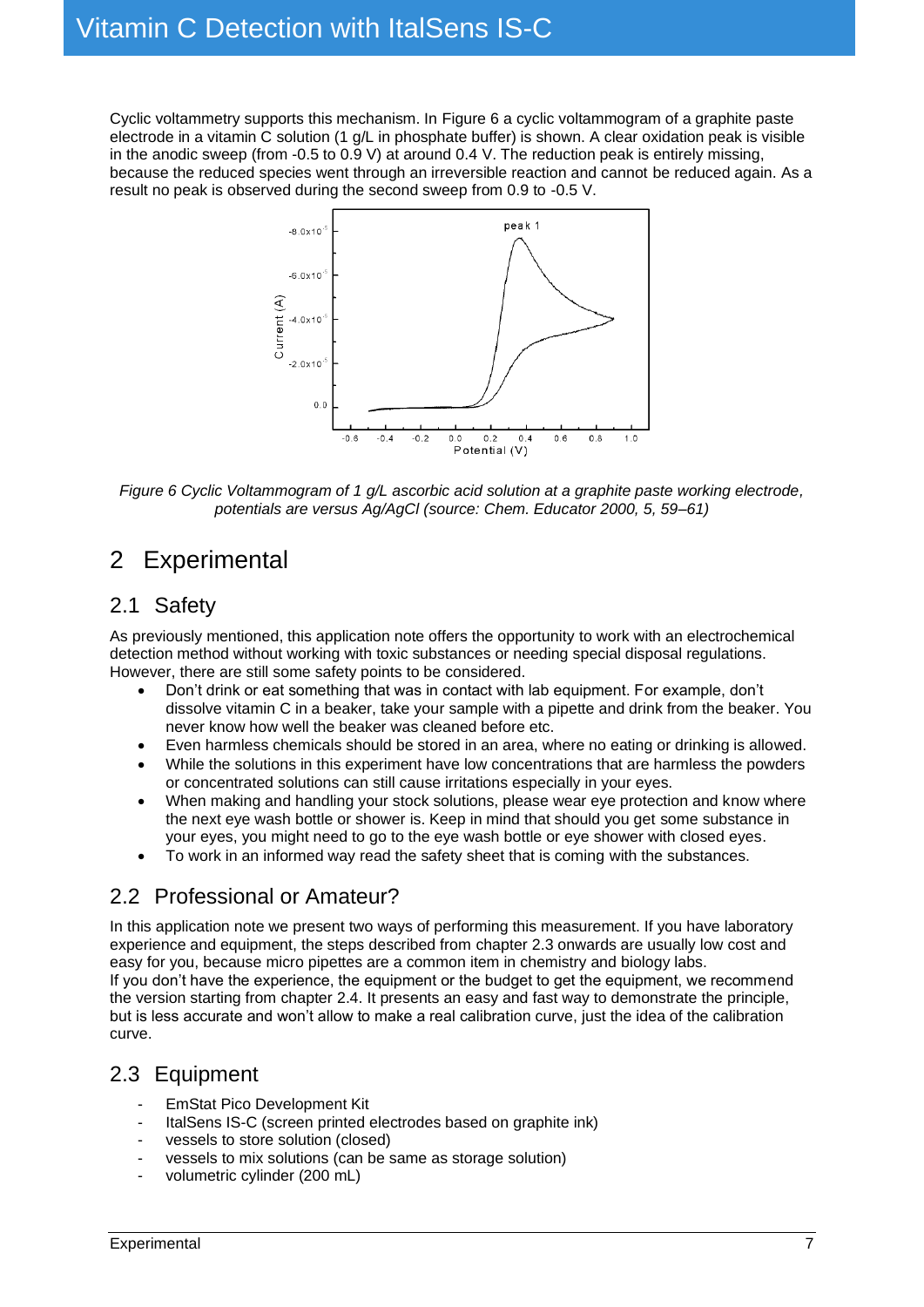- micro pipette for around 100 µL, e.g. 20 µL to 200 µL
- micro pipette for around 800 µL, e.g. 100 µL to 1000 µL
- paper tissues

#### <span id="page-7-0"></span>2.3.1 Solutions and Chemicals

#### <span id="page-7-1"></span>**2.3.1.1 Phosphate Buffer**

You need Phosphate buffer pH 7 with a concentration around 0.1 mol/L.

Phosphate buffer is very common and pH 7 is quite popular. There are many products that allow to make phosphate buffer very easily. A powder or tablet will do the trick, because demineralized water is often available. You can also buy pre-made phosphate buffer directly.

For these experiments Phosphate Buffered Saline (PBS) by VWR (Netherlands) was used. It has the article number 0780-10L. 1.975 g of this powder was dissolved in 200 mL demineralized water to make a phosphate buffer with a concentration of 0.1 mol/L and pH 7.

#### <span id="page-7-2"></span>**2.3.1.2 Vitamin C solution**

Many vitamin C food supplements are available at drug stores, pharmacies and super markets. They are the easiest ways to get vitamin C solutions. Unfortunately, they often contain additional substances like aromas or colors that might show as well electrochemical activity. Choosing a product with high vitamin C content increases the ratio of vitamin C to other substances. So it is a good idea to buy high concentration products. It is even better if you manage to get pure ascorbic acid powder. How you will make your stock solution depends on your vitamin C containing product.

If you have powder or an effervescent tablet you can just dissolve it in around 30 mL of buffer solution. After dissolving the vitamin C product fill up to 40 mL and calculate the concentration of your solution. In this application note, I will work with the mass concentration so  $c = m(v$ itamin C) / V(solution). Where m(vitamin C) is the mass of vitamin C and V(solution) is the volume of the solution. The mass concentrations units are for example g/L or mg/L.

If you have a vitamin tablet, you need to grind it with a mortar and pestle or other methods or ways of turning it into a powder. You want to collect all the resulting powder and you don't want anything else than the tablet's powder, so make sure the used tools are clean. Put your powder in 30 mL of buffer solution and shake or stir for 10 minutes. Not all of the binders will dissolve in the buffer, so your solution will have solid parts. The long stirring or shaking should make sure all the vitamin C is extracted from the powder. Afterwards fill the solution up to 40 mL and calculate the concentration ( $c =$ m(vitamin C) / V).

This is your stock solution.

Make 10 mL of a 200 mg/L solution by diluting a small amount of stock solution to 10 mL. If you have never done this, this sounds a bit abstract. An example will be given in the next paragraph. Generic instructions cannot be given, because the vitamin C products have different amounts of vitamin C which results in different concentrations of your stock solution.

**Example**: Here is an example for an effervescent tablet with 1000 mg of vitamin C in it.

The original 1000 mg effervescent tablet was dissolved in 30 mL buffer and then diluted to 40 mL. This means the 40 mL contain now 1000 mg vitamin C. 1000 mg / 40 mL = 25 mg/mL = 25 g/L. To make 10 mL of a 200 mg/L solution you need 2 mg of vitamin C. Which is calculated by multiplying the volume you want to have with the concentration you want to have:  $V<sub>want</sub> * c<sub>want</sub> = m<sub>want</sub>$ You need to know how much stock solution to add, so you calculate the volume like this:

#### $V_{stock} = m_{want} / c_{stock}$

This means you need 2 mg / 25 000 mg/L = 80  $\mu$ L of stock solution. This will be diluted with buffer to 10 mL.

#### **2.3.1.3 Calibration solutions**

Prepare multiple solutions that contain different known concentrations of vitamin C. I used the following concentrations in the range of 20 mg/L and 150 mg/L.

You can make the different solutions from your 200 mg/L solution.

If you have vessels that are suitable for mixing 1 mL solution like Eppendorf tubes, this could be very convenient.

Mix the following concentration by adding the stock vitamin C solution to the buffer: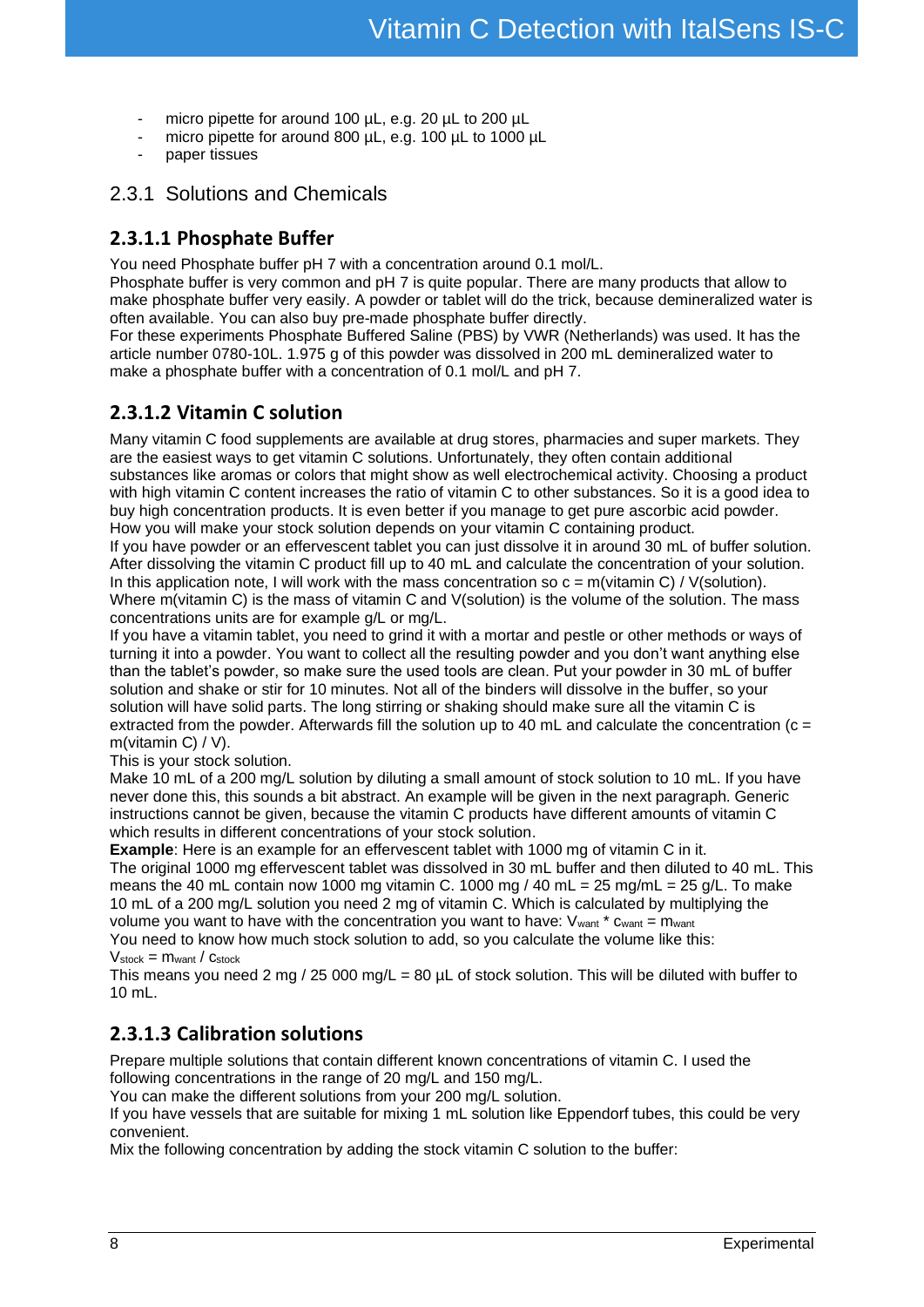| <b>End Concentration vitamin C</b> | 200 mg/L stock solution | buffer |
|------------------------------------|-------------------------|--------|
| $20$ mg/L                          | $100 \mu L$             | 900 µL |
| 40 mg/L                            | $200 \mu L$             | 800 µL |
| 60 mg/L                            | 300 µL                  | 700 µL |
| 80 mg/L                            | 400 µL                  | 600 µL |
| 100 mg/L                           | 500 µL                  | 500 µL |
| 120 mg/L                           | 600 µL                  | 400 µL |
| 140 mg/L                           | 700 µL                  | 300 µL |

Should you find it difficult to handle such small volumes of solutions, just multiply the volumes by 10, for example 1 mL stock solution plus 9 mL of buffer will lead to 10 mL of 20 mg/L solution. These solutions should be stored dark and cold. I also recommend to not use them longer than a week, because the vitamin C will start to decay.

#### <span id="page-8-0"></span>2.3.2 Performing the measurement

#### <span id="page-8-1"></span>**2.3.2.1 Cut the electrode**

The electrodes (ItalSens IS-C) are delivered in stripes of 20 pieces each piece with working, reference and counter electrode. They are printed on polyester, so you can cut the electrodes with a pair of scissors. Don't touch the electrodes with bare hands to keep the electrodes clean. Wearing gloves during cutting is recommended.

Make the first cut to separate one set of 3 electrodes from the strip. Then make the part around the connection pads narrow enough to fit them into the SPE connector delivered together with the EmStat Pico Development Kit. Be careful and don't cut the leads or other conducting parts of the electrodes. If you haven't already insert the SPE connector into the screw terminals of the development board and fix it, you need to do that now. The pins should be inserted into the WE, CE and RE connection of one channel. When you slide in the electrodes make sure the contact pads are aligned with the metal arcs in the connector.

#### <span id="page-8-2"></span>**2.3.2.2 Set the parameters**

Connect the development board to your computer and open PSTrace. Connect the EmStat Pico with the software as described in your quick start. Choose as technique Cyclic Voltammetry and set the following parameters:

| <b>Parameter</b>       | Value                     |  |
|------------------------|---------------------------|--|
| <b>Technique</b>       | <b>Cyclic Voltammetry</b> |  |
| t equilibration        | 5s                        |  |
| E begin                | $-0.2V$                   |  |
| E vertex1              | 0.7V                      |  |
| E vertex2              | $-0.2V$                   |  |
| E step                 | 0.005V                    |  |
| <b>Scan rate</b>       | $0.05$ V/s                |  |
| <b>Number of Scans</b> |                           |  |

#### <span id="page-8-3"></span>**2.3.2.3 Background measurement**

First make a measurement of the phosphate buffer to know what signals are present without the vitamin C present.

Take 100 µL of the phosphate buffer and put it on the electrodes. You need to cover the reference, counter and working electrode with the formed droplet.

Press the Run-Button.

The CV for the electrode just with buffer is recorded. Typical features are peaks close to 0 V resulting from silver that is released from the reference electrodes. Increasing current above 400 mV is the result of carbon species on the electrodes surface being oxidized or the onset of water oxidation. A typical background is visible in [Figure 7.](#page-9-3)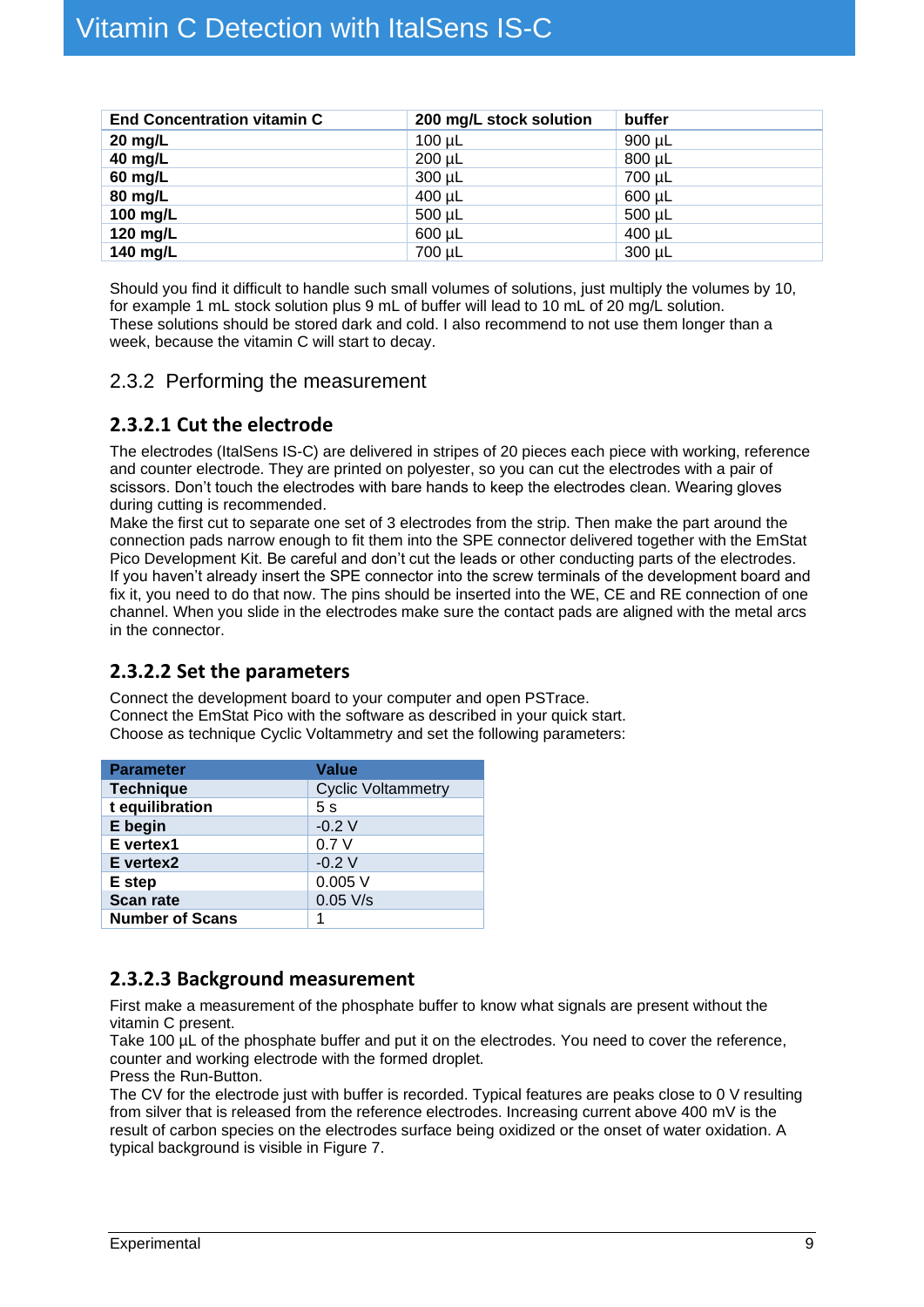

<span id="page-9-3"></span>*Figure 7 Cyclic Voltammogram of Phosphate buffer pH 7 0.1 mol/L on an IS-C electrode*

#### **2.3.2.4 Measurements for a Calibration Curve**

Remove the buffer drop by carefully using a paper tissue. Apply 100 µL of the 20 mg/L vitamin C solution.

Change the drop down menu next to the Run-button to *Overlay*.

Run the measurement. A CV with a prominent peak on the anodic sweep at around 270 mV, that has no twin on the cathodic sweep, should have appeared. This is the vitamin C oxidation (see [Figure 9\)](#page-11-1). It is handy to change the name of the measurement or curve to the vitamin C concentration used. Remove the droplet with a paper tissue and repeat the measurement with a 100 µL droplet of the 40 mg/L solution.

<span id="page-9-0"></span>Repeat this for all the solutions up to 140 mg/L.

## 2.4 Simple and Quick Version

In this chapter we will present a version of the experiment that is easy to perform even for someone without experience in a laboratory. It is also a very fast version of the experiment, because less solutions need to be prepared. A drawback is the missing information of the precise concentration used for the calibration.

#### <span id="page-9-1"></span>2.4.1 Equipment

- EmStat Pico Development Kit
- ItalSens IS-C (screen printed electrodes based on graphite ink)
- vessels to store solution (closed)
- vessels to mix solutions (can be same as storage solution)
- volumetric cylinder (200 mL) / or other means to measure volume
- Pasteur pipette
- paper tissues

## <span id="page-9-2"></span>2.4.2 Solution and Chemicals

Prepare the phosphate buffer as described in chapter [2.3.1.1.](#page-7-1)

Read chapter [2.3.1.2](#page-7-2) until "This is your stock solution." to learn how to make your stock solution. This vitamin C stock solution has a very high concentration. To use it, it needs to be diluted. A 10-fold dilution should work fine. Take 1 mL of this solution and add 9 mL buffer. If you have issues measuring low volumes, you can use a kitchen or letter scale and work with the weight. You can assume that 1 mL weigh 1 g. Or you multiply the used volumes by 10.

Vitamin c solutions should be stored dark and cold. I also recommend to not use them longer than a week, because the vitamin C will start to decay.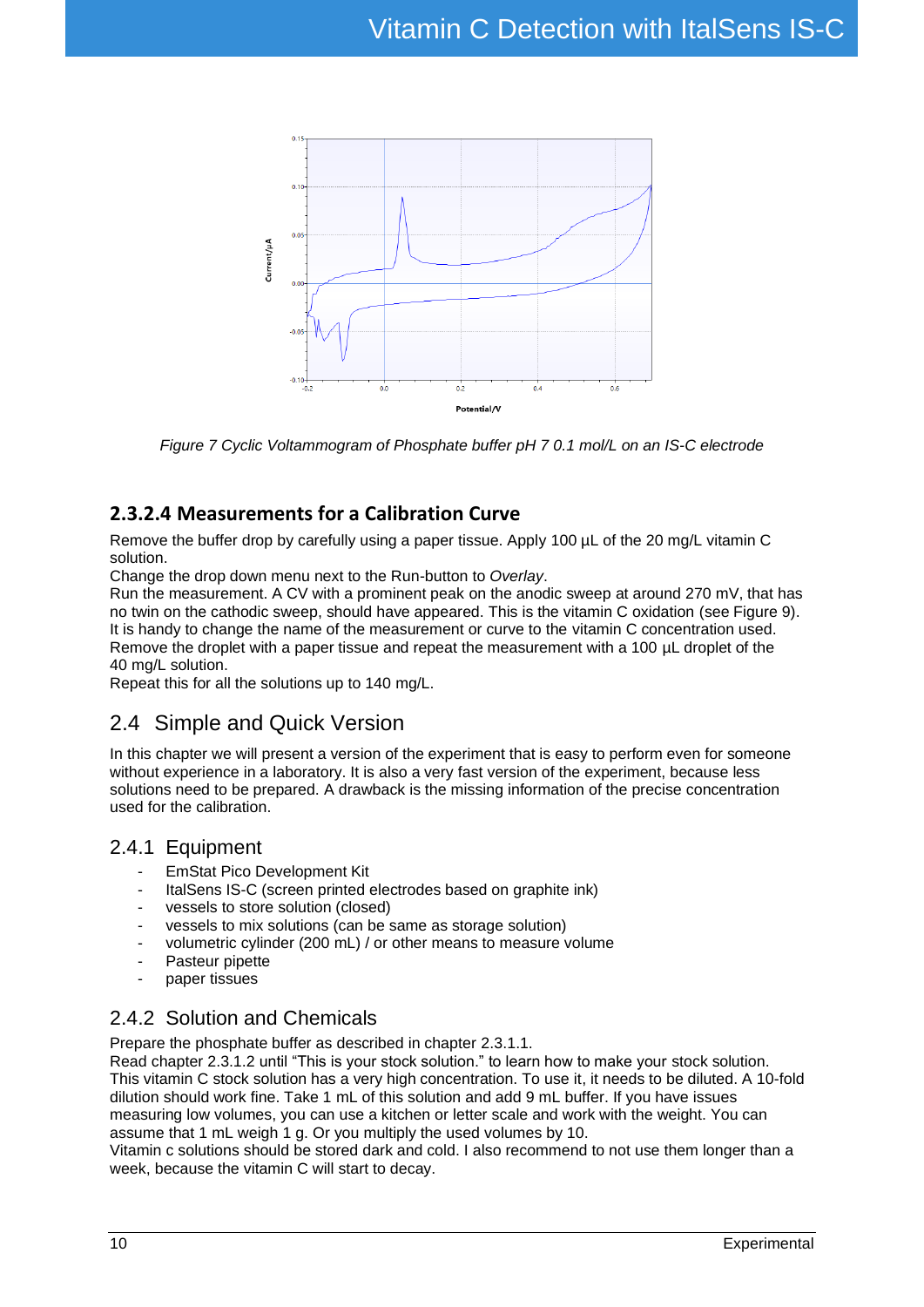#### <span id="page-10-0"></span>2.4.3 Performing the measurement

The steps described in the chapters [2.3.2.1,](#page-8-1) [2.3.2.2](#page-8-2) and [2.3.2.3,](#page-8-3) i.e. cutting the electrodes, setting the parameters and performing the background scan, are exactly the same in this version and the one described in [2.3,](#page-6-3) but for one exception: Instead of a precise 100 µL drop use during recording the background the Pasteur pipette to place drop on the strip that covers all three electrodes.

## **2.4.3.1 Measurements for a Calibration Curve**

Add to 10 mL buffer one droplet of your 10-fold diluted vitamin C solution. Mix well. Remove the buffer drop from the strip by carefully using a paper tissue. Apply 1 droplet of the buffer spiked with one drop of the 10-fold diluted vitamin C solution.

Change the drop down menu next to the Run-button to *Overlay*.

Run the measurement. A CV with a prominent peak on the anodic sweep at around 270 mV, that has no twin on the cathodic sweep, should have appeared. This is the vitamin C oxidation (see [Figure 9\)](#page-11-1). It is handy to change the name of the measurement or curve to the number of drops added. Clean the pipette by taking up water and dispose of the water. Repeat this a few times. Or you can

use one pipette for your stock solution and on to apply the sample to your electrode. Add another droplet of the 10-fold diluted vitamin C solution to the 10 mL of buffer. Mix well.

Remove the droplet from the strip with a paper tissue and repeat the measurement with a new droplet of the solution containing 2 droplets of stock solution.

Repeat this 3 more times, so that the 10 mL buffer solution was spiked with a total of 5 drops. This method is less reliable than solutions with known concentration. Due to this reason it can happen that the currents are too high and the instrument runs into the compliance voltage. This is usually visible due to a kink in the CV (see [Figure 8\)](#page-10-2). As long as that kink appears at a potential higher than the peak potential, the measurement should still be fine. To get rid of the kink dilute the vitamin C solution further than 10-fold, maybe 20-fold.



<span id="page-10-2"></span>*Figure 8 Cyclic Voltammogram from [Figure 7](#page-9-3) (blue) and a CV with a solution containing 10 droplets of vitamin C solution 10-fold diluted (grey), kinks by running into the compliance voltage are highlighted*

# <span id="page-10-1"></span>3 Making a calibration curve

In a CV the peak current depends on the concentration in a linear way. So for the calibration curve we can just plot the peak current versus the concentration of the vitamin C. The peak current is the current at the top of the peak. This can be easily done in Excel or in any other spread sheet software.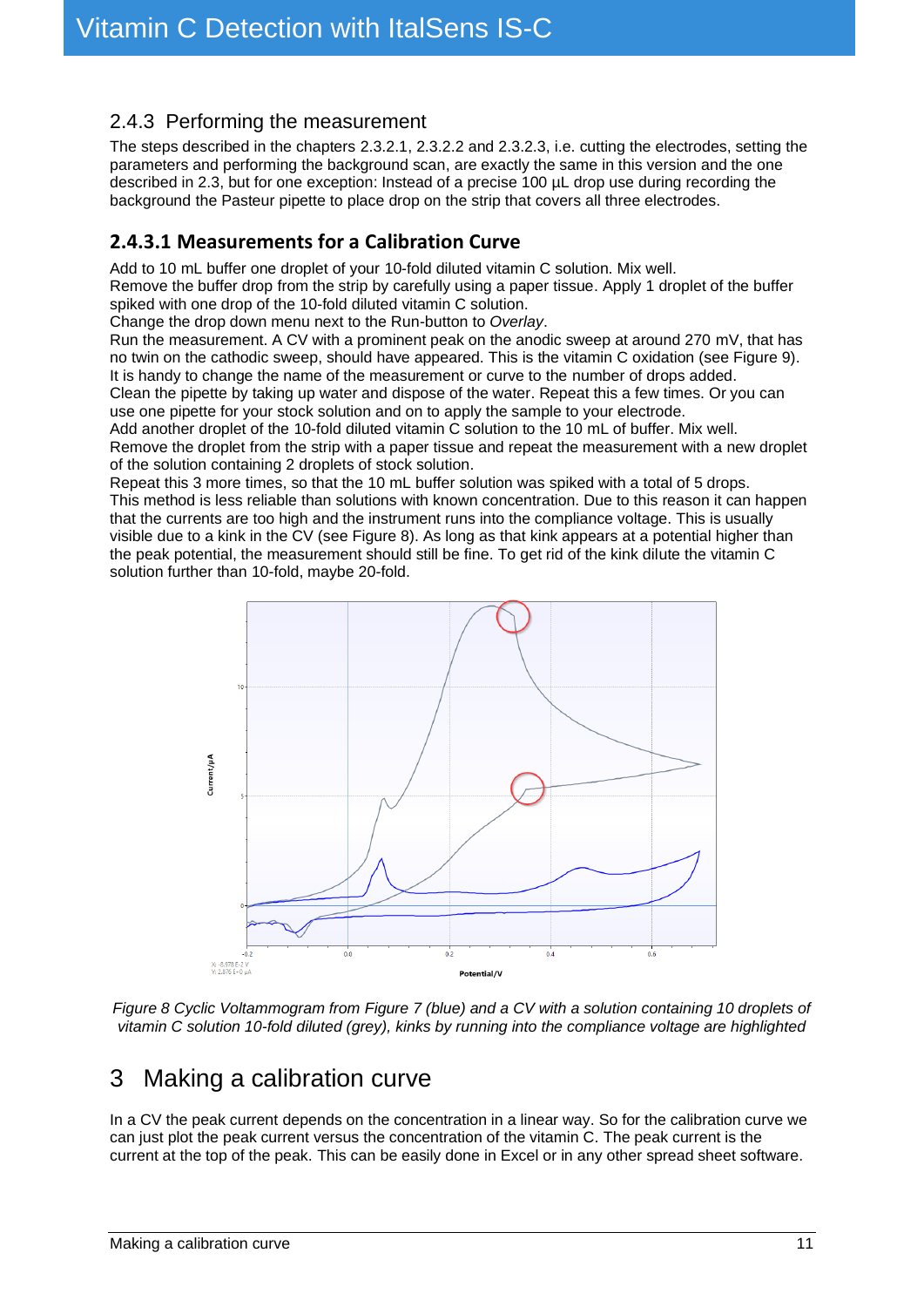Note down the concentration of the droplet on the electrodes and the peak current in the CV of the corresponding measurement. If you have used the quick version described in [2.4,](#page-9-0) note down the number of drops used to spike the buffer instead of the exact concentration.

To find the peak current just choose the *Select point* tool and click on the peak. The peak current is displayer (see [Figure 9\)](#page-11-1).



<span id="page-11-1"></span>*Figure 9 Cyclic Voltammogram from [Figure 7](#page-9-3) (blue) and a CV with a solution containing 20 mg/L vitamin C, peak current and point selecting tool are highlighted*

Afterwards plot in the spread sheet software the peak current versus the concentration. And perform a linear fit to gain the function of the calibration curve.

#### <span id="page-11-0"></span>3.1.1 Example

A series of measurements with different vitamin C concentrations is visible in [Figure 10a](#page-11-2). The peak currents of these measurements were taken to create a calibration curve visible in [Figure 10b](#page-11-2).



<span id="page-11-2"></span>*Figure 10 Series of CVs with increasing vitamin C concentration (a) and the matching calibration curve(b)*